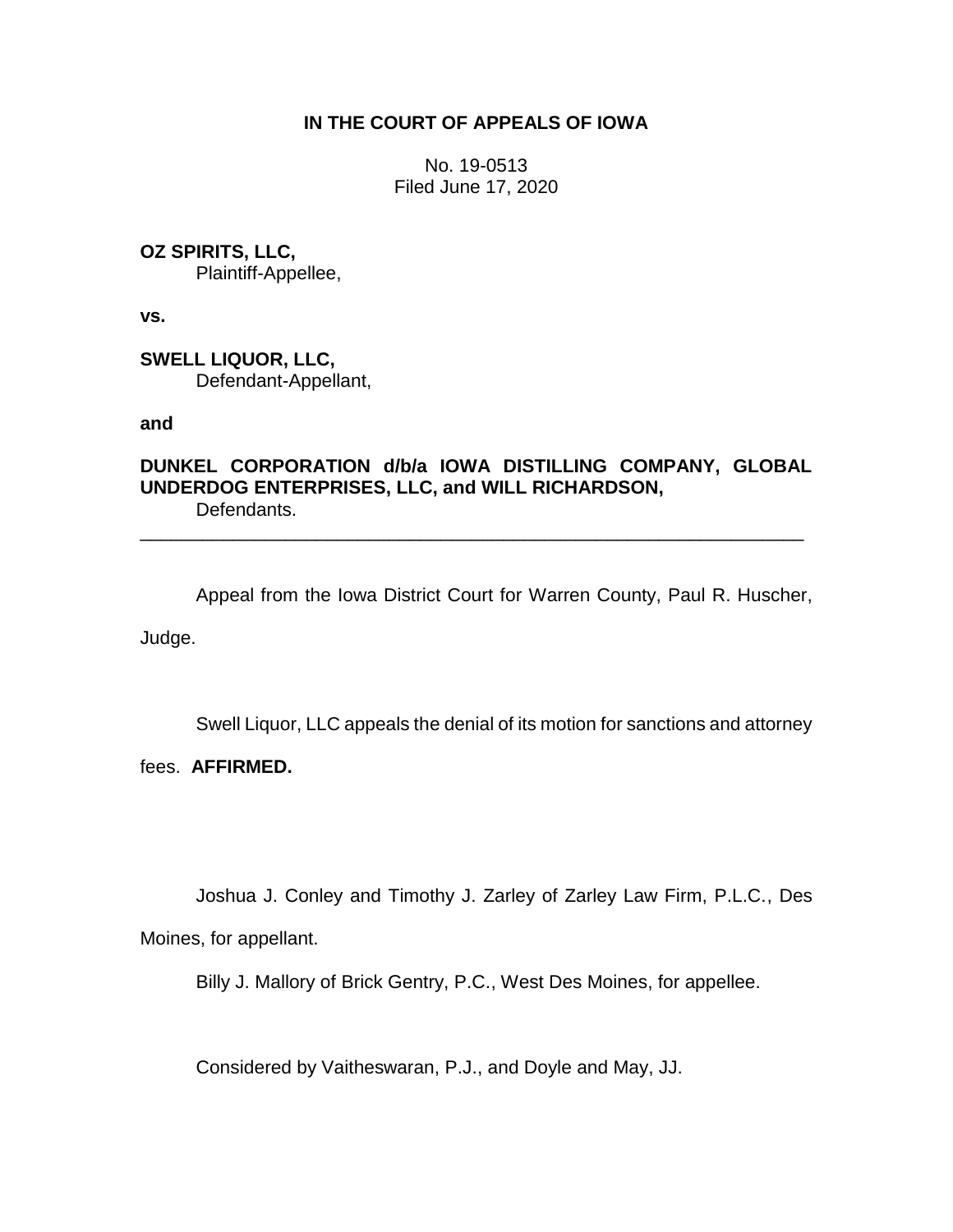## **VAITHESWARAN, Presiding Judge.**

 $\overline{a}$ 

Oz Spirits, LLC (Oz) sued several defendants, including Swell Liquor, LLC (Swell). Oz alleged Swell made vodka "using [Oz]'s proprietary alcohol purification process." Oz raised claims of trade secret misappropriation under the Defend Trade Secrets Act and the Iowa Uniform Trade Secrets Act, as well as unfair competition, conversion, and concert of action claims, and a request for permanent injunctive relief. Swell moved for partial summary judgment. Swell included a request for "an award for attorney fees as provided by statute and the imposition of sanctions against Plaintiff and Plaintiff's counsel for this frivolous action." Oz voluntarily dismissed Swell from the action without prejudice.

Following the dismissal, Swell filed a motion for sanctions and attorney fees. Swell asserted Oz "began and maintained this action . . . without any factual basis." The district court determined Oz's voluntary dismissal rendered Swell the prevailing party<sup>1</sup> but that fact alone did not entitle Swell to fees. Instead, the court stated, "It is the conduct, or more accurately, the misconduct of [Oz] that could permit the award of attorney fees to [Swell]." The court concluded:

The court has considered the pleadings filed by [Oz], and pursuant to [Iowa Rule of Civil Procedure] 1.413, does not find that they were filed without reasonable inquiry or interposed for an improper purpose. Nor can this court conclude that the filing of the action claiming misappropriation was done in bad faith. The filing of the claim against [Swell] was not frivolous, unduly prolonged, or harassing in nature.

 $1$  The court expressed some equivocation on this point, but a recent opinion supports the court's conclusion. *See Merrill v. Valley View Swine*, *LLC*, 941 N.W.2d 10, 16 (Iowa 2020) ("Iowa precedents allow a party to be recognized as a prevailing party even when the case is resolved through a voluntary dismissal.").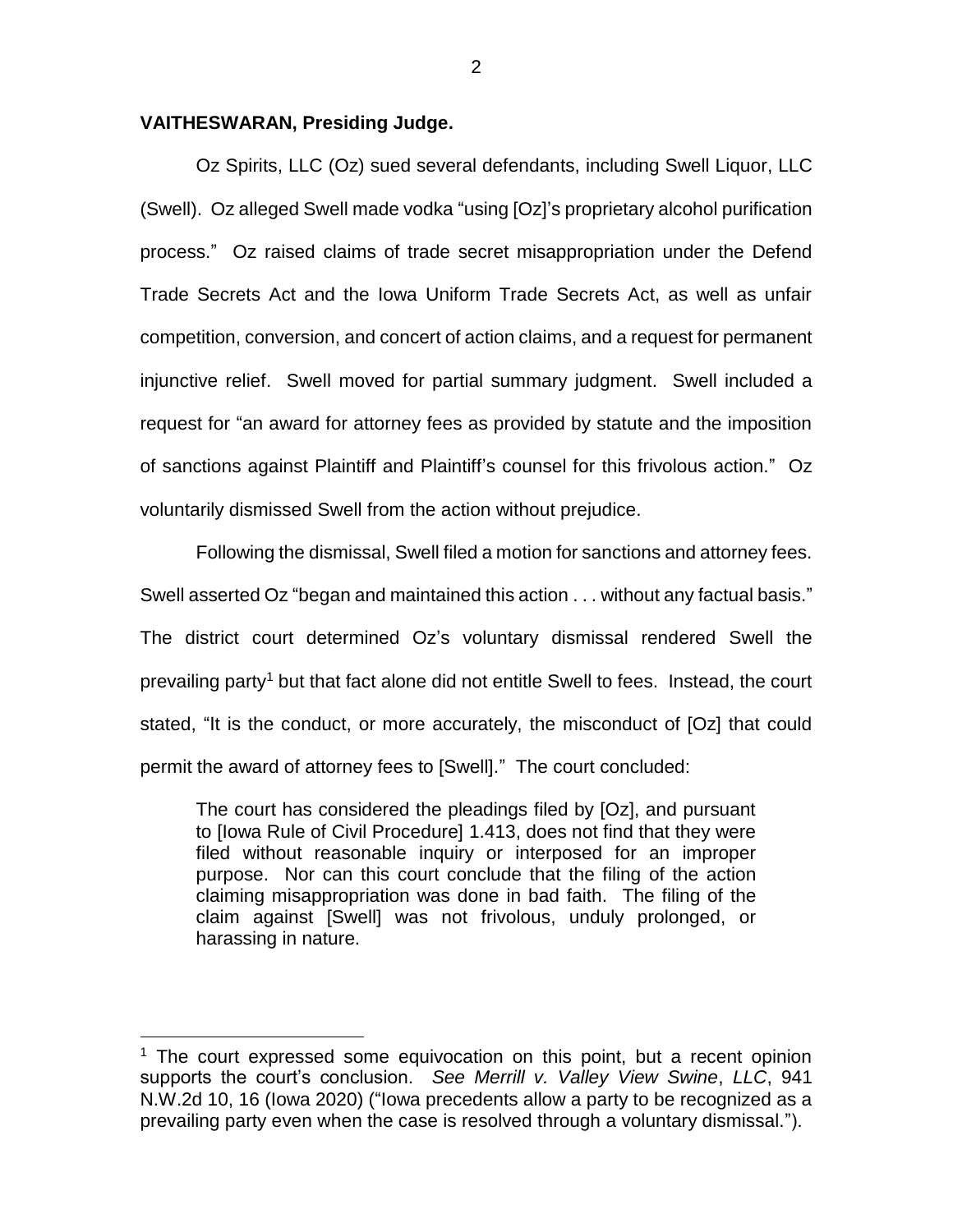Swell moved to reconsider, enlarge, or amend the ruling. The district court

ruled:

The court considered the matters alleged in the Defendant's Motion for Sanctions and Attorney Fees, as well as the Reply to Plaintiff's Resistance in determining that imposition of sanctions and the award of attorney fees in this case was neither necessary nor appropriate. The Defendant has rearranged the sentences and realleged the same matters in this Motion for Reconsideration. The Motion is DENIED.

On appeal, Swell contends (1) "the district court abused its discretion by

denying [its] motion . . . under [rule] 1.413 and Iowa Code [section] 619.19" (2017)

and "under [rule] 1.503(6)." *See Mathias v*. *Glandon*, 448 N.W.2d 443, 445–46

(Iowa 1989) (setting forth standard of review).

Iowa Code section 619.19(2) states a signature on a court paper is a

certificate that:

a. The person has read the motion, pleading, or other paper.

b. To the best of the person's knowledge, information, and belief, formed after reasonable inquiry, it is grounded in fact and is warranted by existing law or a good faith argument for the extension, modification, or reversal of existing law.

c. It is not interposed for any improper purpose, such as to harass or cause an unnecessary delay or needless increase in the cost of litigation.

The statute authorizes sanctions for a violation:

If a motion, pleading, or other paper is signed in violation of this section, the court, upon motion or upon its own initiative, shall impose upon the person who signed it, a represented party, or both, an appropriate sanction, which may include an order to pay the other party or parties the amount of the reasonable expenses incurred because of the filing of the motion, pleading, or other paper, including a reasonable attorney fee.

Iowa Code § 619.19(4). Similarly, rule 1.413(1) describes the effect of an

attorney's signature on court papers as follows: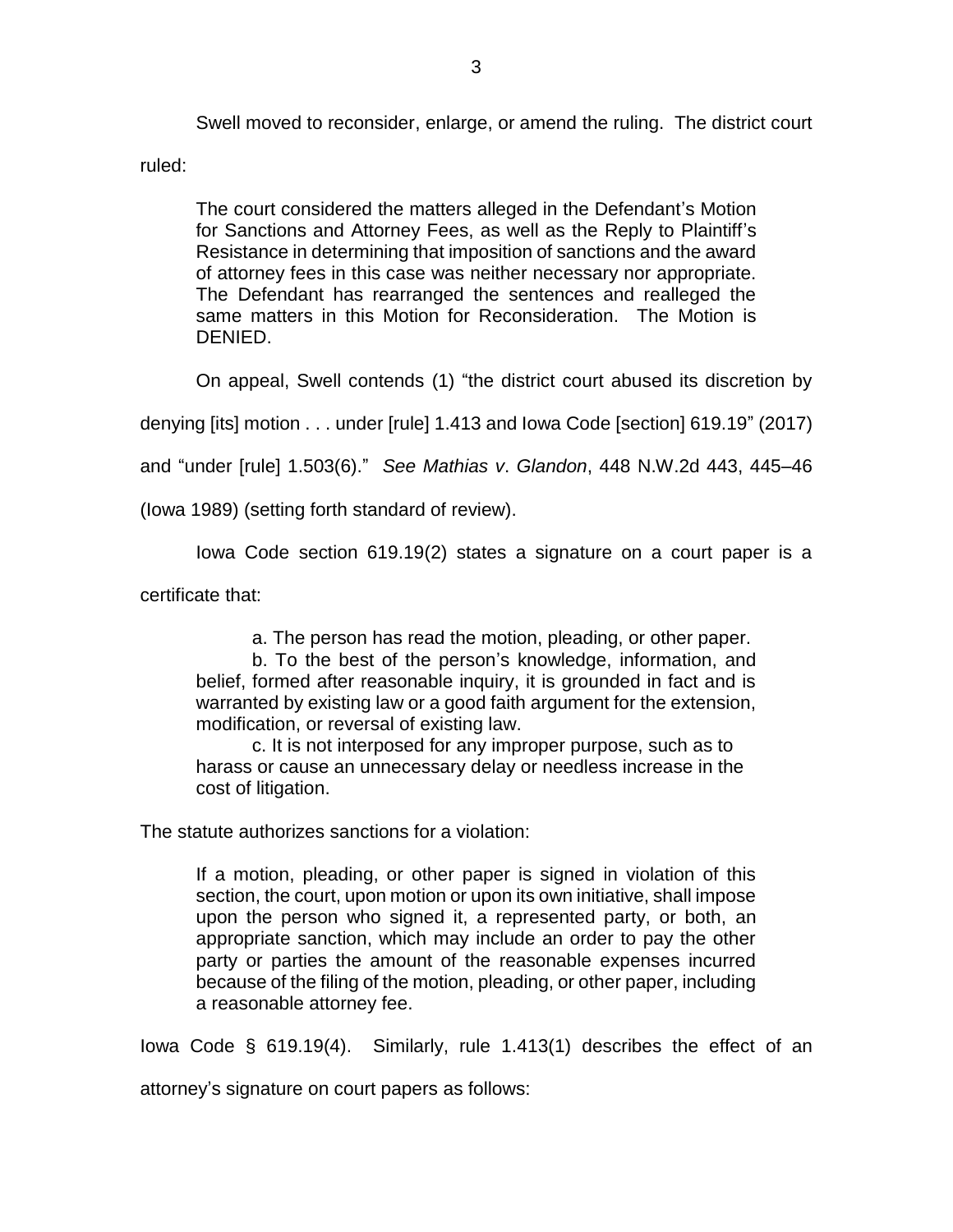Counsel's signature to every motion, pleading, or other paper shall be deemed a certificate that: counsel has read the motion, pleading, or other paper; that to the best of counsel's knowledge, information, and belief, formed after reasonable inquiry, it is well grounded in fact and is warranted by existing law or a good faith argument for the extension, modification, or reversal of existing law; and that it is not interposed for any improper purpose, such as to harass or cause an unnecessary delay or needless increase in the cost of litigation.

Iowa R. Civ. P. 1.413(1). The rule contains the same sanction language as the

statute.

Rule 1.503(6), which applies to discovery, tracks the language of rule 1.413,

stating:

By signing, an attorney or party certifies that to the best of the person's knowledge, information, and belief formed after a reasonable inquiry:

(1) The disclosure is complete and correct as of the time it is made.

(2) The discovery request, response, or objection is:

1. Consistent with these rules and warranted by existing law or by a nonfrivolous argument for extending, modifying, or reversing existing law, or for establishing new law.

2. Not interposed for any improper purpose, such as to harass, cause unnecessary delay, or needlessly increase the cost of litigation.

3. Neither unreasonable or unduly burdensome or expensive, considering the needs of the case, prior discovery in the case, the amount in controversy, and the importance of the issues at stake in the action.

Iowa R. Civ. P. 1.503(6)(a). The rule authorizes a sanction for improper

certification, as follows:

If a certification violates this rule without substantial justification, the court, on motion or on its own, shall impose an appropriate sanction on the signer, the party on whose behalf the signer was acting, or both. The sanction may include an order to pay the reasonable expenses, including attorney fees, caused by the violation.

Iowa R. Civ. P. 1.503(6)(c). Under section 619.19 and rule 1.413,

The reasonableness of the signer's inquiry into the facts and law depends on a number of factors, including, but not limited to: (a) the